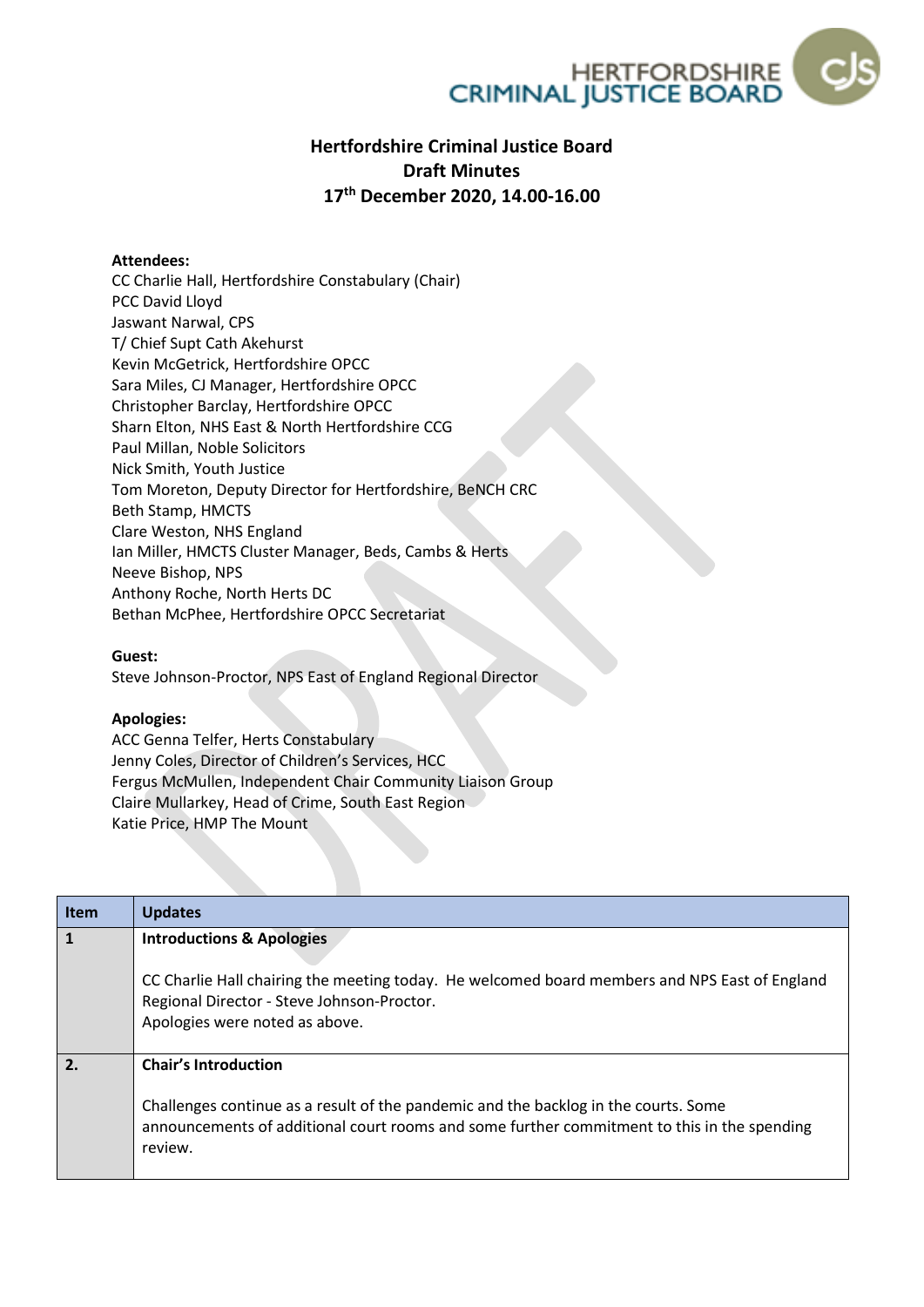

|    | PCC David Lloyd told the group that The National Criminal Justice Board met a couple of weeks ago<br>with policing colleagues sharing concerns about the backlog. Points to note:<br>A greater agreement that there is a backlog, and the understanding that this is a real issue.<br>Not a meeting of minds about figures as yet.<br>Some further opening of nightingale courts.<br>Rollout of vaccine will help.<br>An undertaking that in the Spring - they will look at the whole CJ system to see what needs<br>to change. |
|----|---------------------------------------------------------------------------------------------------------------------------------------------------------------------------------------------------------------------------------------------------------------------------------------------------------------------------------------------------------------------------------------------------------------------------------------------------------------------------------------------------------------------------------|
|    | Nationally MoJ are looking at a number of pieces of work / projects:<br>Victim and Witness Attrition Project - Commissioned by the Silver Command Group - meets<br>fortnightly to discuss victim and witness issues arising from the CJS response to Covid-19.<br>Data project - To improve CJS understanding of data sources with a focus on the impact of<br>Covid-19.<br>Youth Justice Task and Finish Group - looking at levels of remand in the youth estate.                                                              |
| 3. | Review of minutes and Action Log from 30 <sup>th</sup> September                                                                                                                                                                                                                                                                                                                                                                                                                                                                |
|    | The minutes were agreed as a true and accurate reflection of the discussion.                                                                                                                                                                                                                                                                                                                                                                                                                                                    |
|    | The open actions of the Action Log were reviewed and discussed.                                                                                                                                                                                                                                                                                                                                                                                                                                                                 |
| 4. | <b>Performance &amp; Recovery</b><br>Items escalated by PPMG:<br>Pressures are sitting in the Crown courts for more serious cases.<br>Noted that cases being received are not slowing down.<br>Suggestion from PPMG to review data in March 2021 for the next HCJB when we would be able to<br>look at 12 months of data relating to the pandemic and its impact.                                                                                                                                                               |
|    | Challenges:<br>Data - is that it needs to be put into context. Performance currently is not comparable to previous<br>pre-pandemic times.<br>Cases are having to be pulled out of order dependent upon their nature. Therefore, not seeing the<br>ordinary flow of cases usually seen.<br>Delay in the Mags court - less cases going into crown courts.<br>Need to focus on case type - look at vulnerability and risk.                                                                                                         |
|    | Trial blitzes:<br>Acknowledgement that these could have been done better.                                                                                                                                                                                                                                                                                                                                                                                                                                                       |
|    | Need to look to see how we can operate more smartly in the mags courts.                                                                                                                                                                                                                                                                                                                                                                                                                                                         |
|    | Volunteers in place for Jan & Feb Saturday courts.                                                                                                                                                                                                                                                                                                                                                                                                                                                                              |
|    | Ian Miller updated the group with the following:<br>Doing some work over Xmas to try to reconcile numbers.<br>St. Albans – 3 courts currently open. Looking at opening a $4th$ in Jan and a $5th$ at the end of<br>March.<br>Extension to the Peterborough Knights Chamber.                                                                                                                                                                                                                                                     |
|    | Slowly getting back to almost pre-covid levels.                                                                                                                                                                                                                                                                                                                                                                                                                                                                                 |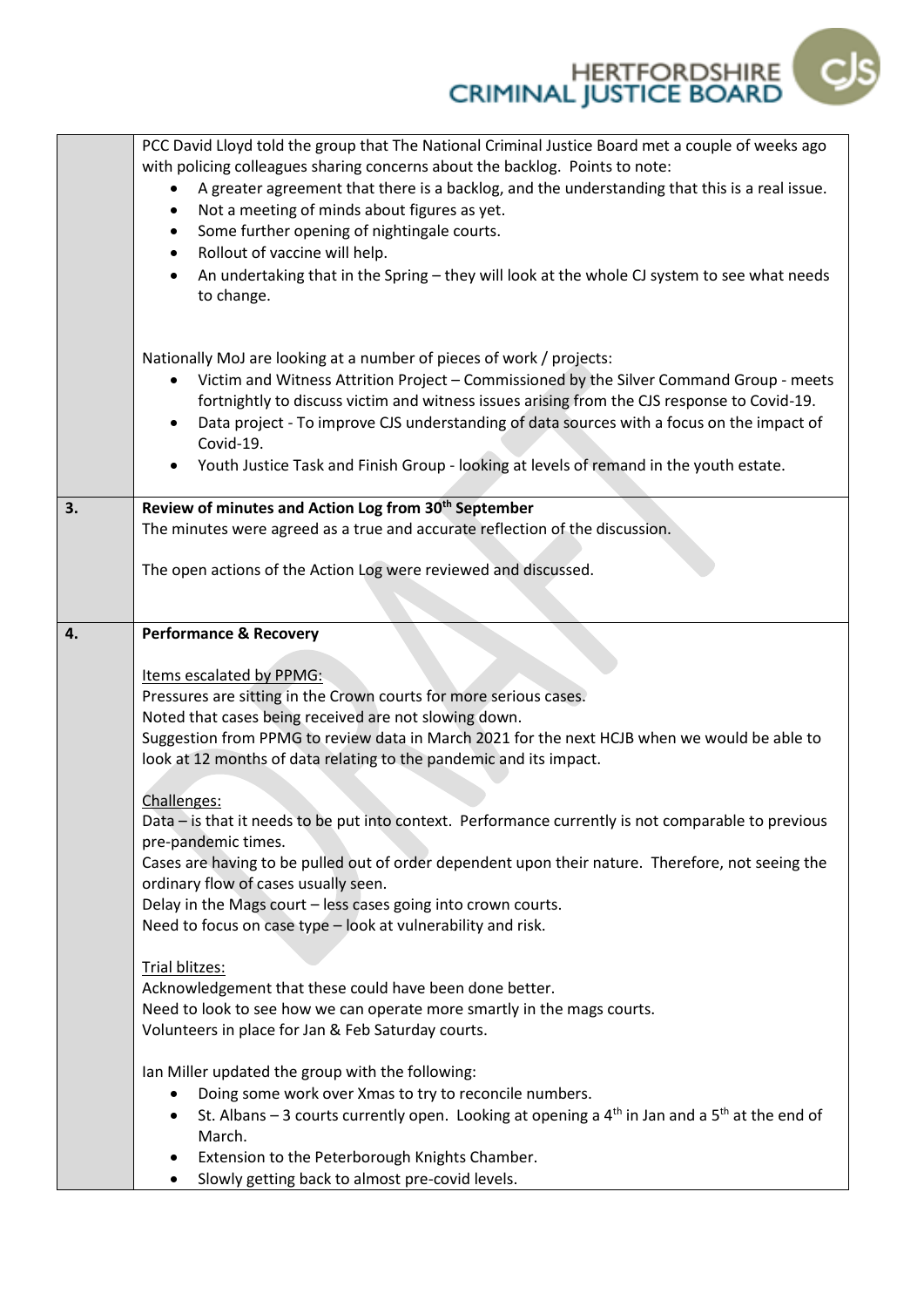

• Continuing to look at the old Watford mags court.

PCC Lloyd commented on his appreciation for the enabling work – but concerned that it had taken some time to get to this point.

The Chair highlighted the huge amount of work that is being done amongst the agencies to bring down the backlog and the need to keep this focus going forward.

## **HCJB Performance dashboard** – exception reporting:

Dashboard circulated (relates to the last quarter (July – September 2020). with papers in advance of this meeting.

Performance dashboard Some highlights of which:

- Guilty pleas at first hearing in Mags is up.
- Guilty pleas at first hearing in Crown is up but below national average.
- Average hearings per contested case in Crown has increased to this is consistent with the national picture.

It was noted that the Witness Care Unit is going through a restructuring – which will be in place by April.

The Chair highlighted the good work that is being done in Hertfordshire with Victims & Witnesses to keep them on board.

Remote Evidence Centres:

There is some concern that where cases get listed – the remote evidence centres (having been set up) won't get used.

**Action: Chair suggested that Supt Cath Akehurst revisits some of the cases with Marios Wheeler to see whether any cases can get pushed through these remote evidence centres.**

Herts flow through the CJS:

Flow through presentation was circulated in advance. Points of note:

- Numbers remain high in the courts
- Data set does not show (as we do not receive information on this) the timeliness of trials in the Magistrates Court.
- Magistrates Court trials HMCTS are looking at what they can do to put on extra courts and bring some of this work forward.

The Board were told that in March, the PPMG sub-group intend to have a review of data over the previous 12 months which will hopefully show some improvements. This will be brought to the next Board meeting.

| <b>Probation Reform Programme</b><br>5. |
|-----------------------------------------|
|-----------------------------------------|

Steve Johnson-Proctor, the Eastern region Director, shared a presentation with the group. Highlights of which: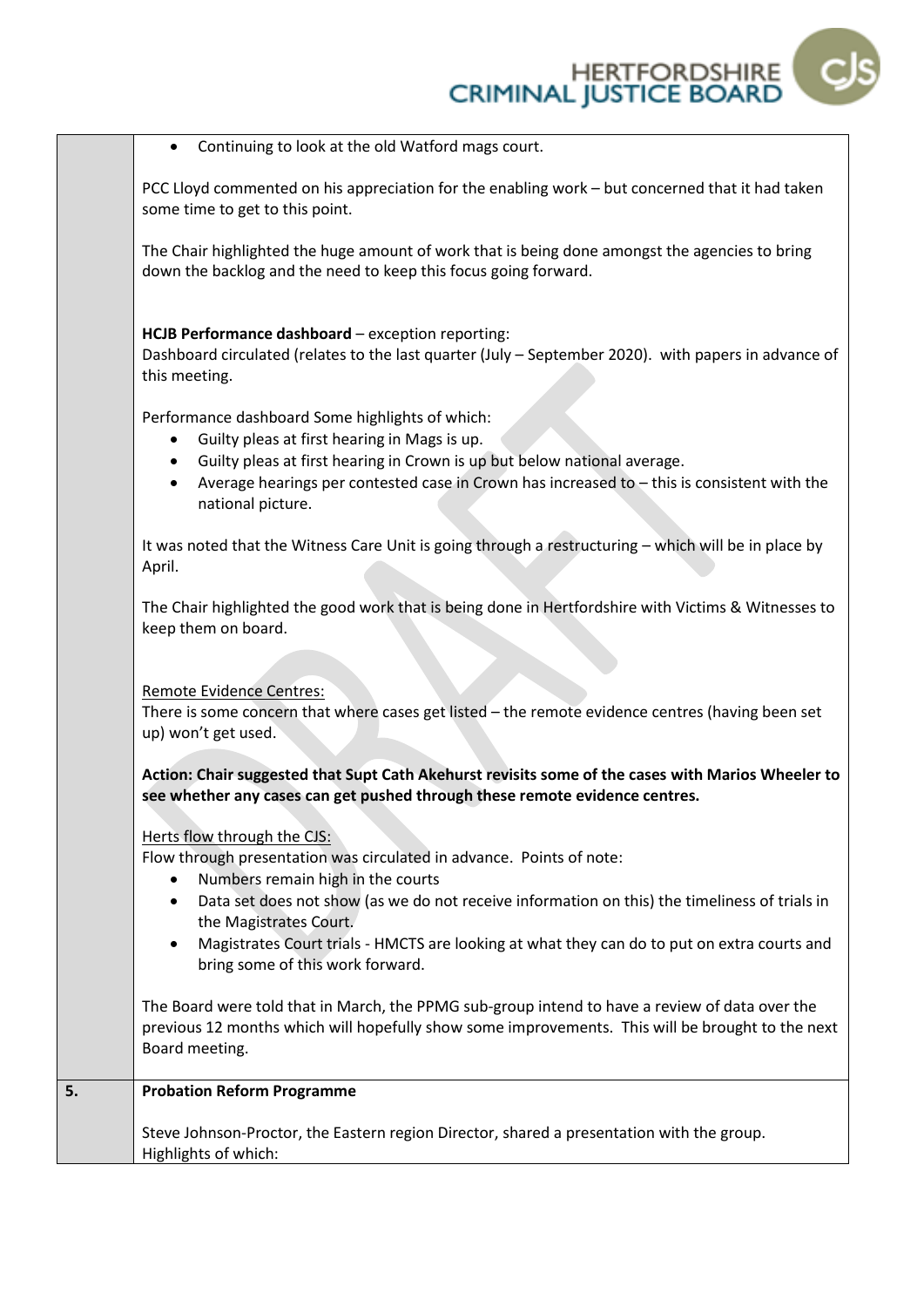|    | The National Probation Service (NPS) will be responsible for managing all offenders on a<br>$\bullet$<br>community order or licence following their release from prison in England and Wales.<br>The NPS will continue to deliver those services reserved to the public sector such as advice<br>to court. From June 2021, the NPS will also deliver offenders' unpaid work and behavioural<br>change programmes in England and Wales. |
|----|----------------------------------------------------------------------------------------------------------------------------------------------------------------------------------------------------------------------------------------------------------------------------------------------------------------------------------------------------------------------------------------------------------------------------------------|
|    | The voluntary sector will play an enhanced role in the probation system. These are currently being<br>procured under the dynamic framework with there being 4 lots:<br>Accommodation<br>$\bullet$                                                                                                                                                                                                                                      |
|    | Employment, Training, Education (ETE)<br>٠                                                                                                                                                                                                                                                                                                                                                                                             |
|    | Personal wellbeing<br>٠<br>Women<br>$\bullet$                                                                                                                                                                                                                                                                                                                                                                                          |
|    | There will be 12 probation areas across England and Wales and Hertfordshire is in the Eastern<br>Region area along with Bedfordshire, Cambridgeshire, Northamptonshire, Norfolk, Suffolk, Essex.                                                                                                                                                                                                                                       |
|    | Each area will be overseen by a new dedicated regional director who will provide strategic<br>leadership and be responsible for the overall delivery and commissioning of probation services.                                                                                                                                                                                                                                          |
|    | Steve was asked for some reassurances around partnership working. He explained that the schemes<br>are locally focussed. His role is to offer support to those local schemes.                                                                                                                                                                                                                                                          |
|    | Chair asked for some reassurances around continuity of service. Steve explained:<br>Lessons have been learned from the past.<br>$\bullet$<br>Some excellent work going on in both the NPs and CRC. There shouldn't be any difference<br>$\bullet$<br>in service delivery going forward.<br>Confident that things will be managed fairly seamlessly going forward.<br>$\bullet$                                                         |
|    | Some discussion followed around information sharing.                                                                                                                                                                                                                                                                                                                                                                                   |
|    | Chair thanked Steve for his contribution to the group today.                                                                                                                                                                                                                                                                                                                                                                           |
| 6. | <b>Integrated Offender Management</b>                                                                                                                                                                                                                                                                                                                                                                                                  |
|    | Sara Miles shared a comprehensive report that has been completed on IOM. Highlights of which:<br>Changes over the past 5 years.<br>Similar picture across the Eastern Region.<br>IOM has become police heavy.                                                                                                                                                                                                                          |
|    | Overlap between IOM exec Board and the re-offending sub-group (which sits under the HCJB).<br>Unable to 'sell' the benefits of IOM to partners to get greater resourcing – need to use available<br>data better.                                                                                                                                                                                                                       |
|    | National review has concluded that every area should have an IOM co-ordinator & a IOM analyst.                                                                                                                                                                                                                                                                                                                                         |
|    | Key findings:                                                                                                                                                                                                                                                                                                                                                                                                                          |
|    | <b>Cohort Clarity</b>                                                                                                                                                                                                                                                                                                                                                                                                                  |
|    | <b>Female Offenders</b>                                                                                                                                                                                                                                                                                                                                                                                                                |
|    | DA                                                                                                                                                                                                                                                                                                                                                                                                                                     |
|    | Serious Violence                                                                                                                                                                                                                                                                                                                                                                                                                       |